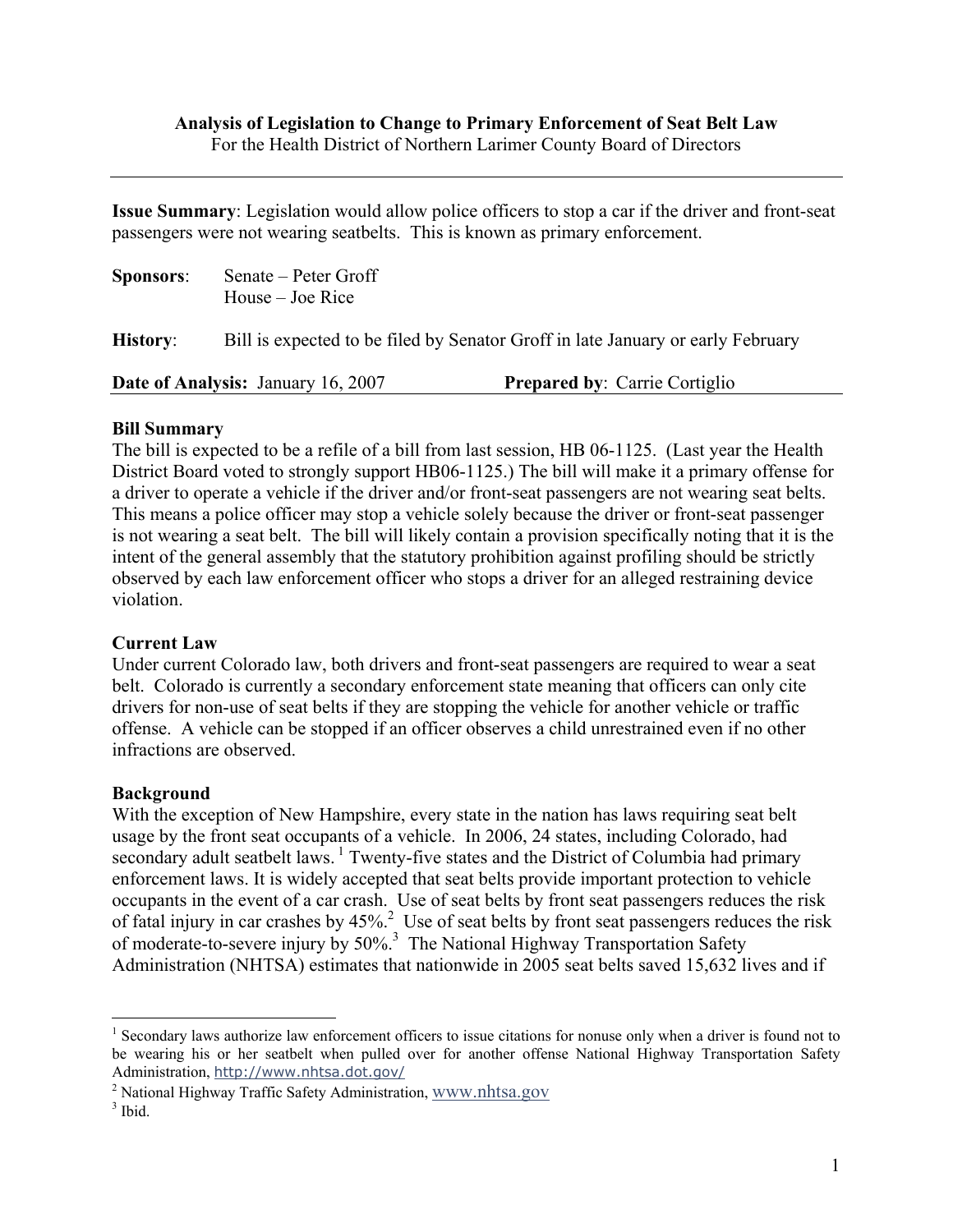all motor vehicle occupants over age 4 had worn seat belts an additional 5,328 lives could have been saved.<sup>4</sup>

There is strong support in the traffic safety field for primary enforcement laws. NHTSA advocates for the adoption of primary enforcement laws and has conducted research on the effect of primary enforcement laws on the rates of seat belt usage. NHTSA's data shows that the average rate of seat belt use was 10% higher in states with primary enforcement laws versus states with secondary enforcement.<sup>[5](#page-1-1)</sup>

The Task Force on Community Preventive Services strongly recommends the adoption of primary enforcement laws. The Task Force is a 15-member, nonfederal group with expertise in public health policy, behavioral and social sciences, and epidemiology convened by the Department of Health and Human Services and staffed by the Centers for Disease Control and Prevention. The Task Force conducts systematic reviews of the scientific literature and proposes evidence-based recommendations for programs and policies to promote population health. The reviews and recommendations of the Task Force are collected in a publication entitled *The Guide to Community Preventive Services*. The Task Force examined motor vehicle related deaths and injuries and issued recommendations for interventions to increase use of seat belts including the strong recommendation that states implement primary enforcement laws.

The Safety Incentive Grant program established under the Transportation Equity Act for the 21<sup>st</sup> Century (TEA 21) offers incentive grants to encourage States to increase seat belt use.

# **Why is this issue important?**

When the Health District conducts its evaluation of the burden of injury and illness, staff considers both the amount of years of healthy life lost to the injury or disease and the availability of effective, evidence-based interventions. This evaluation helps the Health District set priorities for activities and programs. During the Health District's most recent evaluation, the nonuse of seat belts ranked 13<sup>th</sup> among the 28 risk factors contributing to the health burden among Health District residents. The passage of a primary enforcement law ranked at the top of the most effective interventions that could result in reducing the health burden in our community.

The Health District's most recent triennial survey of residents (2004) found that 93% of local residents usually wear seatbelts and 77.7% always use seatbelts. The Healthy People 2010 goal is 92% of the population using seat belts. In Larimer County, a recent study by the University of Colorado found that only 60% of Larimer county teens age 16 to 20 were using seat belts when in a motor vehicle. According to a report released in 2006 by the Colorado Department of Transportation, Larimer County led the state in traffic fatalities among 16 to 20 year olds in  $2005$ <sup>.6</sup>Further, the county had the lowest seat-belt use among people in that age group

 $\frac{1}{4}$ 

<span id="page-1-1"></span><span id="page-1-0"></span><sup>&</sup>lt;sup>4</sup> Ibid.<br><sup>5</sup> National Highway Traffic Safety Administration, Traffic Safety Facts, Strengthening Safety Belt Use Laws, January 2006, accessed at [http://www.nhtsa.dot.gov](http://www.nhtsa.dot.gov/)

<span id="page-1-2"></span><sup>&</sup>lt;sup>6</sup> The Coloradoan, "Larimer Logs Grim Driving Statistics", January 26,2006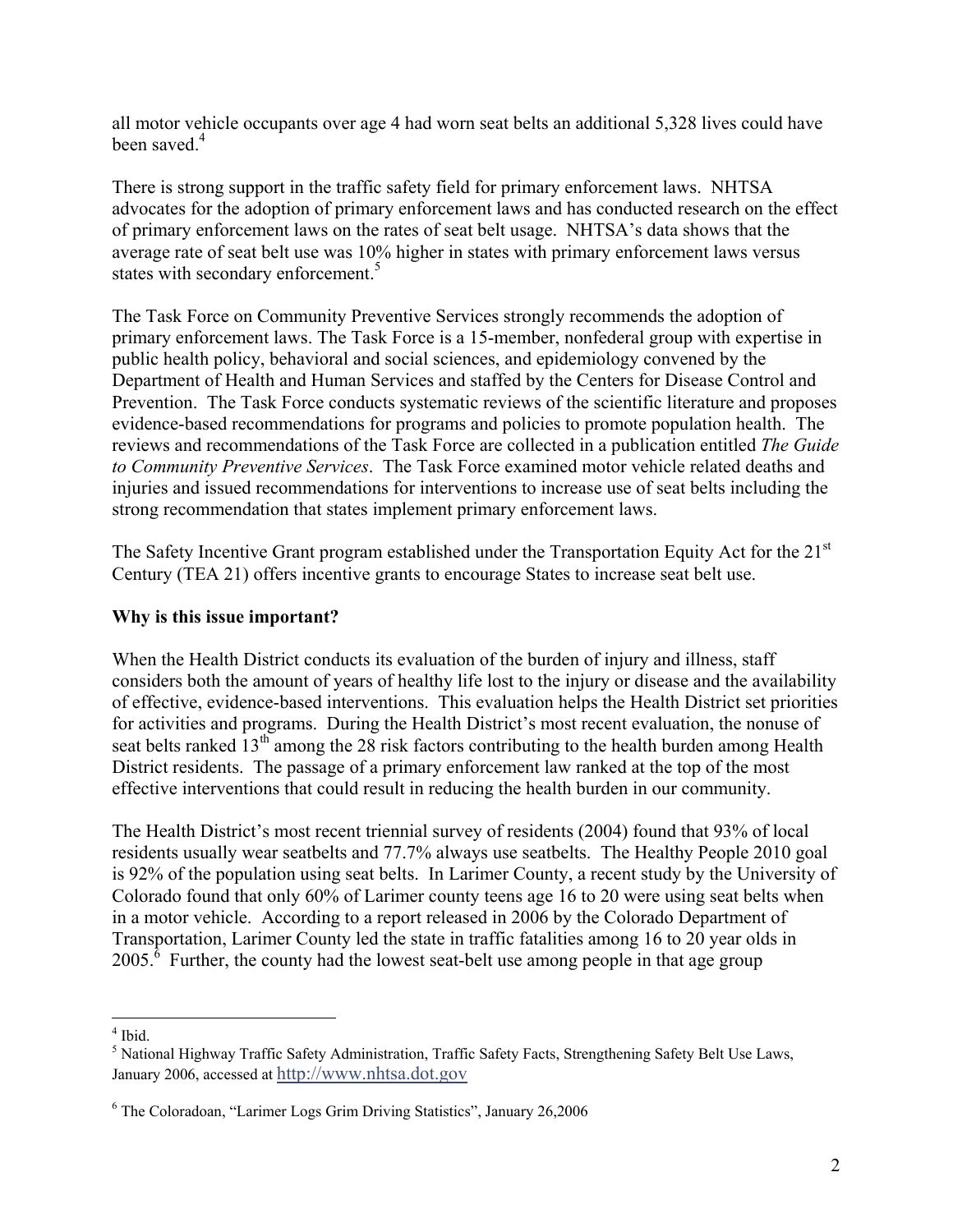compared to all other counties, according to a Colorado State University study that was included in the report. $<sup>7</sup>$  $<sup>7</sup>$  $<sup>7</sup>$ </sup>

## *Data on seat belt usage*

Results from the National Occupant Protection Use Survey, an observational study, indicate that seat belt use in the United States in 2005 was 82%. For the same year, in Colorado 79.2% of front-seat vehicle occupants used seat belts. According to the Colorado Department of Transportation, seat belt usage rates among teenage drivers is about 70%.

## **Reasons to support bill**:

- Research has consistently found that seat belt use saves lives and prevents injury.
	- o Use of seat belts by front seat passengers reduces the risk of fatal injury in car crashes by  $45\%$ .<sup>8</sup>
	- o Use of seat belts by front seat passengers reduces the risk of moderate-to-severe injury by  $50\%$ .
	- o The National Highway Transportation Safety Administration estimates that in 2005 seat belts saved 15,632 lives and if all motor vehicle occupants over age 4 had worn seat belts an additional 5,328 lives could have been saved.<sup>10</sup>
- Primary enforcement laws increase seat belt usage over and above rates achieved by secondary enforcement. Primary enforcement laws increase observed seatbelt usage by about 14% and decrease fatal injuries by about 8%.
- There is a tremendous economic cost due to motor vehicle crashes. A 2000 report by NHTSA evaluating both direct and indirect economic costs found that motor vehicle crashes cost the state of Colorado \$3.2 billion dollars. A primary enforcement bill could reduce the amount of fatal and nonfatal injuries resulting from motor vehicle crashes and thereby reduce the economic cost.
- The argument that primary enforcement laws could lead to an increase in racial profiling have been investigated by studies reviewed by the Task Force on Community Preventive Services. Two studies of a change from secondary to primary enforcement in Louisiana, Maryland, Oklahoma and the District of Columbia did not find any evidence that primary enforcement laws contribute to racial profiling.<sup>[12](#page-2-5)</sup>
- Primary enforcement laws increase seat belt usage by African-American and Hispanic populations more than whites. While African-American drivers are less likely than white drivers to use seat belts, research has found that this racial disparity is mitigated in states with primary enforcement laws.<sup>13</sup> Additionally, minority law enforcement and governmental organizations have expressed concern about the low rate of seat belt usage among minorities and supported laws to increase usage. The National Organization of

<span id="page-2-0"></span><sup>1</sup>  $<sup>7</sup>$  Ibid</sup>  $\frac{1}{8}$  Notic

<span id="page-2-1"></span> $\frac{8}{9}$  National Highway Traffic Safety Administration,  $\frac{WWW.nhtsa.gov}{100}$ 

<span id="page-2-2"></span>

<span id="page-2-3"></span>

<span id="page-2-4"></span>

<span id="page-2-6"></span><span id="page-2-5"></span>

<sup>&</sup>lt;sup>9</sup> Ibid.  $10$  Ibid.<br>
<sup>10</sup> Ibid.  $11$  Task Force on Community Preventive Services  $12$  Ibid.<br>
<sup>13</sup> Briggs, N.C., Schlundt, D. G., Levine, R.S., Goldzweig, I.A., Stinson, N., Warren, R.C., Seat Belt Law

Enforcement and Racial Disparities in Seat Belt Use, American Journal of Preventive Medicine, 2006; 31(2)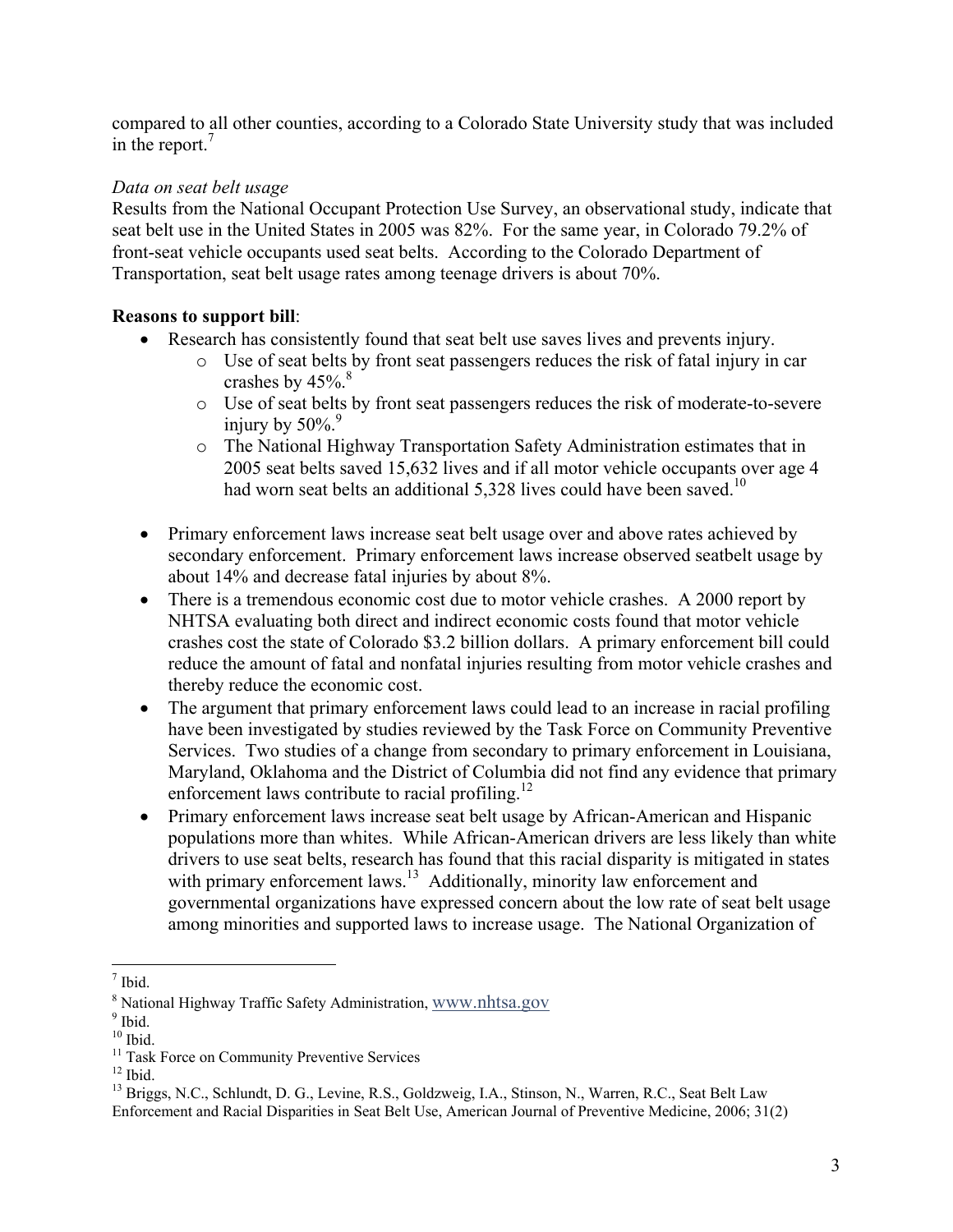Black Law Enforcement Executives (NOBLE) has expressed support for primary seat belt laws to increase usage among African-Americans as has the National Black Caucus of State Legislators.

- Supporters of the bill have argued that the idea that no one else is harmed if individuals fail to wear a seat belt is a false one because the economic impacts of motor vehicle crashes are felt throughout the Colorado economy and by the state itself in terms of Medicaid and other costs. In other words, we all pay for the cost of deaths and injuries due to motor vehicle crashes and those costs could be reduced by a primary enforcement bill. In addition, supporters argue that driving is a not a right but a privilege and it is acceptable for the state to impose certain conditions on the exercise of that privilege.
- Non-use of seat belts by youth is a problem in Larimer County and this bill could increase seat belt use among this population.
- If this bill increases seat belt usage, Colorado may be eligible for additional NHTSA incentive grants.

## **Reasons to oppose bill**:

 $\overline{a}$ 

- Some opponents of seat belt laws believe that primary enforcement laws are an attack on civil liberties and the government should not be allowed to impose this requirement on citizens. They consider seat belt usage to be an individual choice best left up to each driver and argue that the nonuse of seat belts harms no one but the driver making that choice $14$
- There is concern that passage of a primary enforcement law would allow police officers to engage in racial profiling, stopping minority motorists based on suspicions raised only by their minority status. Some feel that a primary enforcement law gives officers another tool to use to engage in racial profiling, meaning it gives officers a valid reason to cite when the real motivation for stopping the vehicle is based on race-based suspicions of other crimes. The American Civil Liberties Union (ACLU) issued a report in 1999 entitled "Driving While Black" calling attention to the problem of racial profiling. Since then, ACLU organizations in a number of states have opposed primary enforcement laws.
- Some have argued that seat belt laws create a situation of "risk compensation," meaning that drivers wearing seat belts are more likely to engage in risky driving because they feel safer. Although there is relatively little research on this issue, the Task Force on Community Preventive Services reviewed available studies examining risk compensation. Three studies attempted to examine whether injury reductions due to seat belt use are offset by increased injury due to riskier driving behaviors but results were inconclusive. Three studies did not show a correlation between increased seat belt use and risky driving. For this reason, the Task Force concluded that the available evidence does not support the concept of risk compensation relative to seat belt laws.<sup>[15](#page-3-1)</sup>
- Others have suggested that increased belt usage could be achieved through public education campaigns alone. Staff has been unable to find any studies evaluating the effects of public education campaigns compared to other interventions. Campaigns of enhanced police enforcement programs have been studied. The Task Force on

<span id="page-3-0"></span><sup>&</sup>lt;sup>14</sup> Independence Institute, Editorial by Mike Krause, Colorado's Silly Seat Belt Bill, April 2, 2006 [http://www.i2i.org/main/article.php?article\\_id=1304](http://www.i2i.org/main/article.php?article_id=1304)<br><sup>[15](http://www.i2i.org/main/article.php?article_id=1304)</sup> The Guide to Community Preventive Services, What Works to Promote Health?, 2005, Chapter 8 Motor Vehicle

<span id="page-3-1"></span>Occupant Injury, p. 343